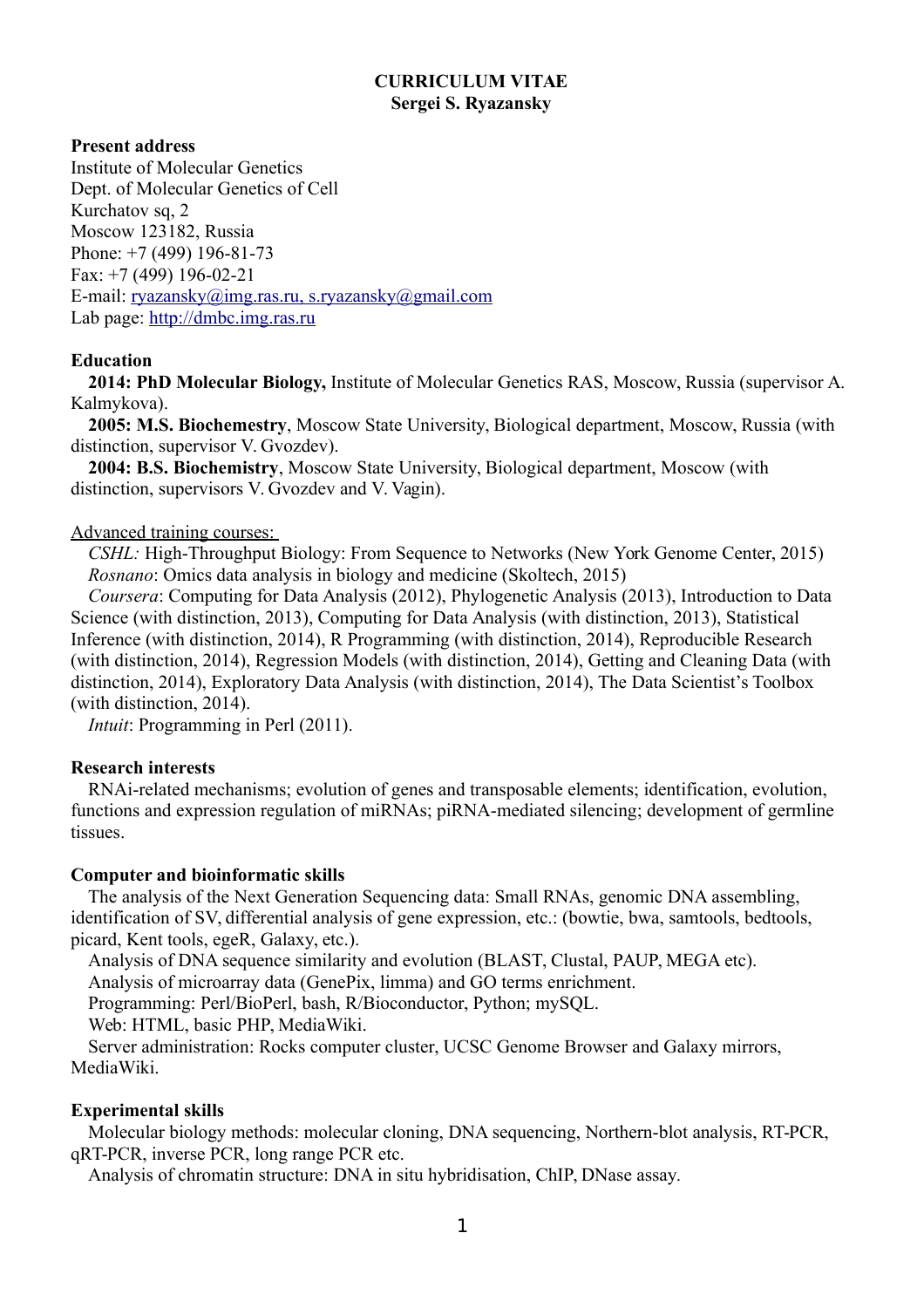Drosophila genetic techniques: receiving lines, mobilisation of P-element constructs, FRT-FLP deletion, transgenesis; some practical skills of working with mice and plants.

Cell biology and immunology techniques: cell cultures, FISH, immunostaining. Microscopy techniques: inverse, phase contrast, fluorescent, confocal.

### **Participation in research support grants**

Grantholder and personal grants:

Russian Foundation for Basic Research (RFBR): 12-04-31352 (2012-2014), 15-04-99645 (2015- 2018);

Travel grants: RFBR 07-04-08569-z (2007), 11-04-09424-mob\_z (2011);

'Future of the Molecular Genetics' foundation scholarship (2008-2009, 2010-2011, 2012-2013); 'Dynasty' foundation grant (2015);

Scoltech & Rosnano Scholarship for Participation in Omics data analysis course (2015)

Participation in other grants:

RFBR: 10-04-00535-a, 11-04-00017-a, 11-04-12027 ofi\_m, 12-04-00996-a; 13-04-00699 Russian Academy of Sciences: "Physical-chemical Biology" and "Molecular and Cellular Biology" programs.

Special Federal Programs: № 02.522.11.2005 and 16.512.12.2004.

#### **Awards**

Gold medal for excellent study in Moscow State University; Winner of the Young Scientists Competition of the Institute of Molecular Genetics, Moscow (2008, 2010, 2012).

### **Paper reviewing:**

PLOS One, Molecular Biology (Moscow), Biochemestry (Moscow), Russian Journal of Plant Physiology, Russian Journal of Developmental Biology, Russian Journal of Genetics, Silence, Journal of Data Mining in Genomics & Proteomics.

## **Invited seminars:**

- Institute of Molecular Biology (Moscow, Russia, 2014, 2015)
- European Research Institute for the Biology of Aging (Groningen, Netherlands, 2013)

- Umeo University (Umeo, Sweeden, 2014)

#### **Talks at the conferences:**

- ХII Lomonosov international conference of students (2005, Moscow, Russia).

- International conference of young scientists, PhD students and students on molecular biology and genetics (2007, Kyiv, Ukraine)

- $-9<sup>th</sup>$  Conference of the young scientists (Moscow, Russia, 2010)
- $-11<sup>th</sup>$  Conference of the young scientists (Moscow, Russia, 2012)
- Keystone symposia: "Non-coding RNAs in development and cancer" (Vancover, Canada, 2013)

#### **Languages**

Russian (native), English (fluent reading and writing, intermediate speaking).

## **Names of references:**

Vladimir A. Gvozdev, Professor, Head of Department of Animal Molecular Genetics, Institute of Molecular Genetics,123182, Kurchatov sq., Moscow, Russia. PHONE (095)1960012; Email [gvozdev@img.ras.ru](mailto:gvozdev@img.ras.ru)

Alla I. Kalmykova, PhD, Head of the Genomic Repeats of Eukaryotes Lab, Institute of Molecular Genetics, 123182, Kurchatov sq., Moscow, Russia. PHONE (095)1960019; Email [allakalm@gmail.com](mailto:allakalm@gmail.com)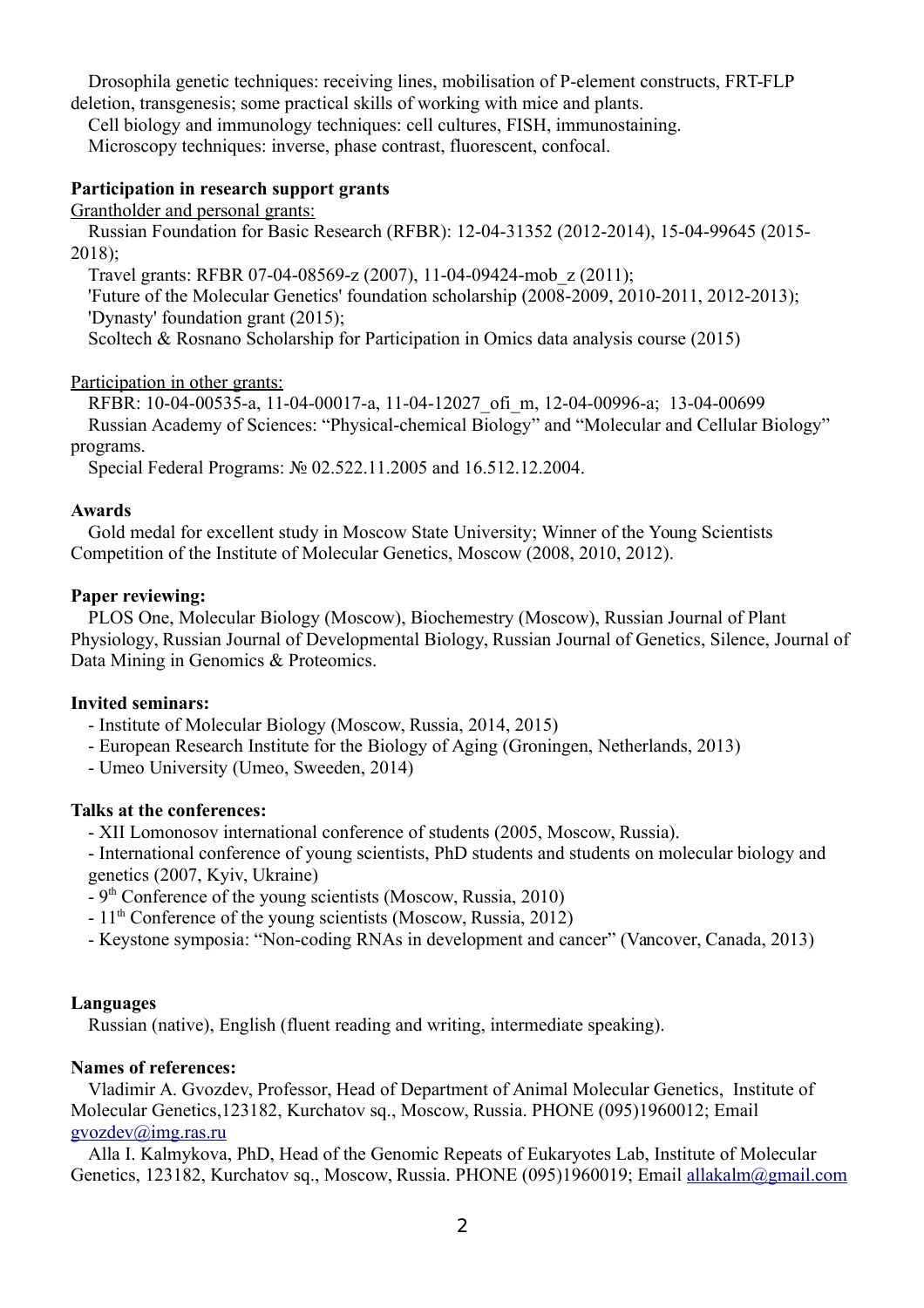## **Publications**

### Research papers:

S. Yu. Funikov\*, S. S. Ryazansky\*, A. A. Kanapin, A. V. Snezhkina, E. S. Zelentsova, N. G. Shostak<sup>1</sup>, D. G. Garbuz, M. B. Evgen'ev, O. G. Zatsepina, The effect of heat shock on microRNA expression pattern in *Drosophila melanogaster*. (2015, in preparation)

S.Y. Funikov, **S.S. Ryazansky**, E.S. Zelentsova, V.I. Popenko, O.G. Leonova, D.G. Garbuz, M.B. Evgen'ev, O.G. Zatsepina, (2015). The peculiarities of piRNA expression upon heat shock exposure in Drosophila melanogaster. *Mob. Genet. Elements*, (doi:10.1080/2159256X.2015.1086502)

**S. Ryazansky**§ , E. Mikhaleva, N. Akulenko, O. Olenkina (2014), Testis-expressed cluster of microRNAs 959-964 controls spermatid differentiation in *Drosophila*. *bioRxiv* (doi:10.1101/013243).

S. Shpiz\*, **S. Ryazansky\***, I. Olovnikov, Yu. Abramov, A. Kalmykova, Euchromatic transposon insertions trigger production of novel pi- and endo-siRNAs at the target sites in the *Drosophila* germline. *PLOS Genetics*: 2014 10(2):e1004138 [PMID: 24516406].

I. Olovnikov\*, **S. Ryazansky**\*, S. Shpiz, S. Lavrov, Yu. Abramov, Ch. Vaury, S. Jensen, A. Kalmykova, *De novo* piRNA cluster formation in the *Drosophila* germline triggered by transgenes containing a transcribed transposon fragment, *Nucleic Acids Res*: 2013, 41(11):5757-68 [PMID: 23620285].

G. Kogan, L. Usakin, **S. Ryazansky**, V. Gvozdev. Expansion and Evolution of the X-Linked Testis Specific Multigene Families in the *melanogaster* Species Subgroup. *PLOS ONE*: 2011, 7(5): e37738 [PMID: 22649555]

MV Kibanov, KS Egorova, **SS Ryazansky**, OA Sokolova, AA Kotov, OM Olenkina, AD Stolyarenko, VA Gvozdev, LV Olenina. A novel organelle, the piNG-body, in the nuage of *Drosophila* male germ cells is associated with piRNA-mediated gene silencing. *Mol. Biol. Cell*: 2011, 22(18);3410-9 [PubMed: 21775629]

**SS Ryazansky**§ , VA Gvozdev, E Berezikov, Evidence for post-transcriptional regulation of clustered microRNAs in *Drosophila*. *BMC Genomics*: 2011, 12:371 [PubMed: 21771325]

PP. Pashkovskyi, **SS. Ryazanskii**, NL. Radyukina, VA. Gvozdev, VV. Kuznetsov. MIR398 and expression regulation of the cytoplasmic Cu/Zn-superoxide dismutase gene in *Thellungiella halophila* plants under stress conditions. *Rus. J. Of Plant Physiology*: 2010, 57(5);707-14 [WOS: 000281543600014]

MS. Klenov, SA. Lavrov, AD. Stolyarenko, **SS. Ryazansky**, AA. Aravin, T. Tuschl, VA. Gvozdev. Repeat-associated siRNAs cause chromatin silencing of retrotransposons in the *Drosophila melanogaster* germline. *Nucleic Acids Res*. 2007; 35(16):5430-8. [PMID: 17702759]

## Reviews:

**S. Ryazansky**§ , E. Mikhaleva, O. Olenkina, Essential functions of microRNAs in the reproductive system of animals. *Mol Biol (Mosk)* 2014, 48(3), 319-331.

P. Pashkovskiy, **S. Ryazansky**§ , Biogenesis, evolution and functions of plant microRNAs. *Biochemistry (Mosc.)*. 2013, 78(6) 627-37 [PMID: 2398889].

**SS Ryazansky**§ , VA Gvozdev. Small RNAs and cancerogenesis. *Biochemistry (Mosc.)*: 2008, 73(5);514-27 [PMID: 18605976]

MS Klenov, AD Stolyarenko, **SS Ryazansky**, OA Sokolova, IN Konstantinov, and VA Gvozdev. Role of Short RNAs in Regulating the Expression of Genes and Mobile Elements in Germ Cells. *Rus. J. of Dev. Bio*.: 2007, 38(3); 171-83 [PMID: 17621977]

\* - contributed equally, § - corresponding author

## **Selected presentations**

**S Ryazansky**, E Mikhaleva, O Olenkina, V. Gvozdev, "Testis-specific cluster of microRNAs controls spermatid individualization in *Drosophila*", Keystone symposia: "Non-coding RNAs in development and cancer" (oral presentation), (Jan. 20–25, 2013, Vancouver, British Columbia, Canada), Abstract Book p.91.